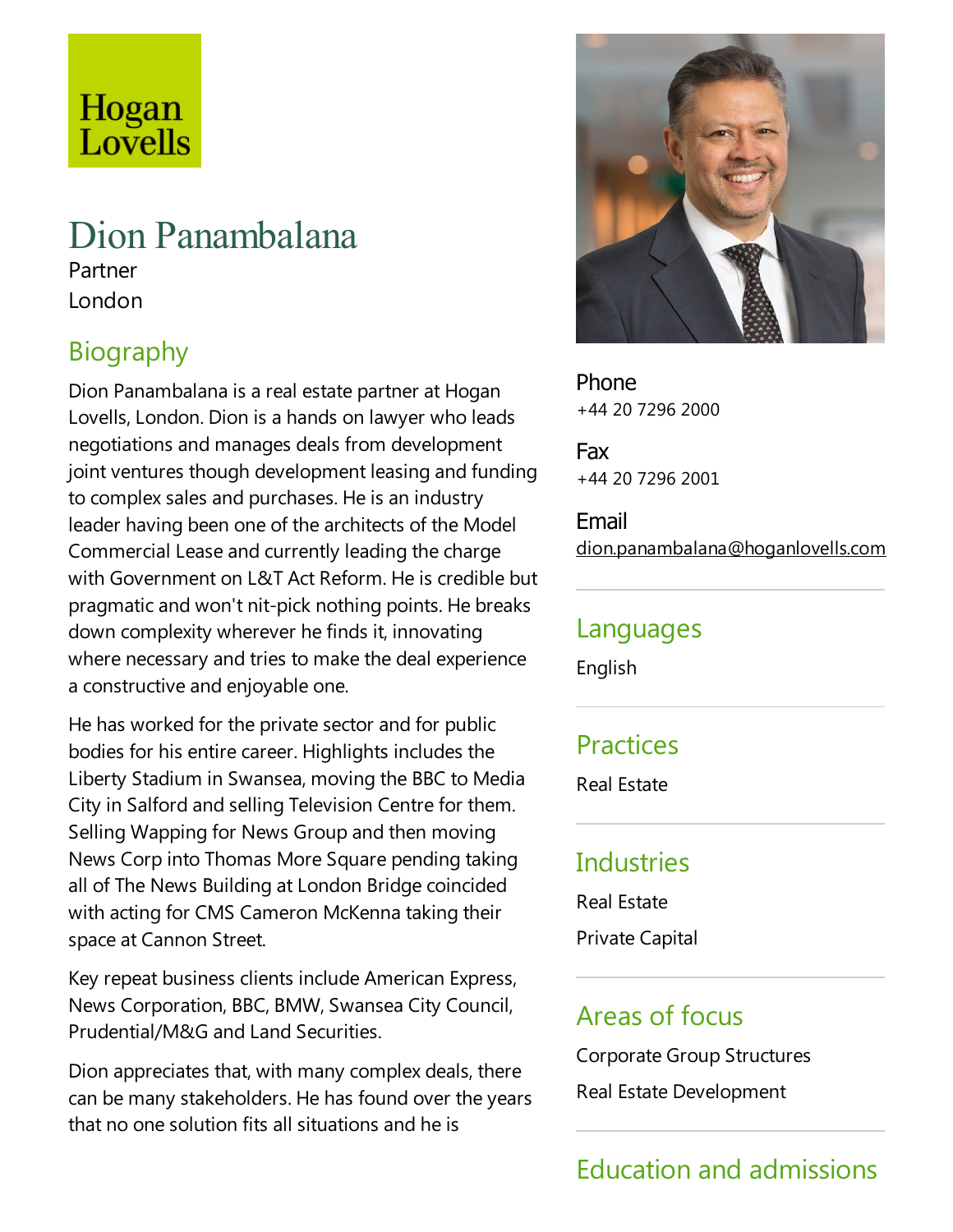therefore pragmatic and flexible as to how to engage, risk analyse, project manage, effectively communicate, recommend and report.

#### Representative experience

UKAEA and STFC on their partnership to develop the 500 acre ex-atomic Harwell site (and substituting a new partner in 2013).

The BBC on the relocation of Radio 5 and children's television, sport and new media department to mediacity; uk at Salford Quays in Manchester.

Uttlesford District Council on their development and investment joint venture with Aviva on Chesterford Research Park.

City and County of Swansea on the development of Morfa football and rugby stadium (the Liberty Stadium) and various other schemes in the City Centre like Mariner Street.

BMW and Rolls-Royce on their major new production and logistics facilities in the UK.

Various law firms on their London premises requirements.

American Express on their major property requirements in the UK including their London head office at Belgrave House, their Brighton campus and 2012 Olympics facilities.

HOOP on their development joint venture with The Crown Estateat St James's Gateway and their joint venture with Helical Bar to develop Creechurch Place.

For the industry he has worked for the BPF on a new leasing approach, the Model Commercial Lease(MCL). This has now been adopted by a number of investors including M&G.

The BBC on relocating the Doctor Who and Casualty studios in Cardiff, the sale of TVC White City and Media Village, and moving BBC music to Stratford Waterfront.

Advising The Crown Estate on redeveloping New Zealand House with the New Zealand Goverment.

#### Education

The University of Law Rutlish School University of East Anglia

#### **Memberships**

British Council for Offices British Property Federation Urban Land Institute